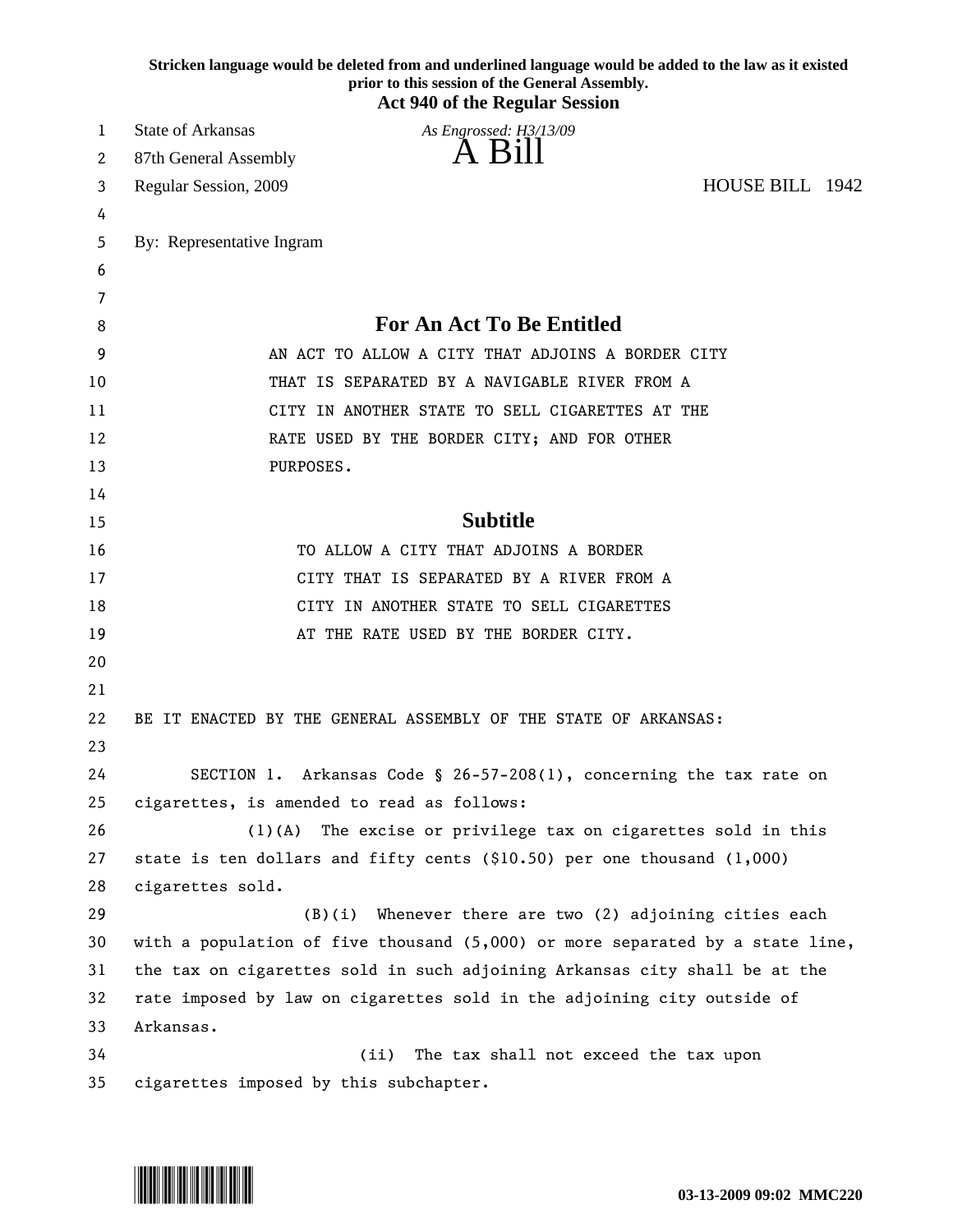| $\mathbf 1$ | (C)(i)<br>The tax on cigarettes sold in Arkansas within three                                                                                  |
|-------------|------------------------------------------------------------------------------------------------------------------------------------------------|
| 2           | hundred feet (300') of a state line or in any Arkansas city which adjoins a                                                                    |
| 3           | state line shall be at the rate imposed by law on cigarettes sold in the                                                                       |
| 4           | adjoining state.                                                                                                                               |
| 5           | (ii)<br>The tax shall not exceed the tax upon                                                                                                  |
| 6           | cigarettes imposed by this subchapter.                                                                                                         |
| 7           | $(D)(i)$ The tax on cigarettes shall be at the rate imposed                                                                                    |
| 8           | by law on cigarettes sold in the adjoining state when the cigarettes are sold                                                                  |
| 9           | in an Arkansas city or incorporated town whose corporate limits adjoin the                                                                     |
| 10          | corporate limits of an Arkansas border city.                                                                                                   |
| 11          | $(i)$ As used in subdivision $(l)(D)(i)$ of this                                                                                               |
| 12          | section, "Arkansas border city" means a city which is entitled to the border                                                                   |
| 13          | zone cigarette tax rate and is separated by a navigable river from a city in                                                                   |
| 14          | the other state that is located in a metropolitan statistical area designated                                                                  |
| 15          | by the United States Census Bureau with a population of at least one million                                                                   |
| 16          | $(1,000,000)$ .                                                                                                                                |
| 17          | The tax shall not exceed the tax upon<br>(iii)                                                                                                 |
| 18          | cigarettes otherwise imposed under Arkansas law.                                                                                               |
| 19          | $(D)$ (i)(i) The reduced border zone tax rates set forth                                                                                       |
| 20          | in subdivisions $\left\{\frac{1}{B}\right\}$ and $\left\{\frac{C}{B}\right\}$ $\left\{\frac{1}{B}\right\}$ of this section apply only to sales |
| 21          | made at retail by Arkansas border zone retailers to actual consumers of the                                                                    |
| 22          | cigarettes.                                                                                                                                    |
| 23          | (ii)(a) The sale of cigarettes by an Arkansas border                                                                                           |
| 24          | zone retailer to any other retailer or wholesaler does not qualify for the                                                                     |
| 25          | reduced border zone tax rate.                                                                                                                  |
| 26          | The full amount of Arkansas cigarette<br>(b)                                                                                                   |
| 27          | excise tax will be due on any cigarettes sold in such a manner;                                                                                |
| 28          |                                                                                                                                                |
| 29          | SECTION 2. Arkansas Code § 26-57-803(a), concerning the cigarette tax,                                                                         |
| 30          | is amended to read as follows:                                                                                                                 |
| 31          | In addition to the excise or privilege taxes levied under §§<br>(a)(1)                                                                         |
| 32          | 26-57-208 and 26-57-802, there is levied a tax of four dollars and seventy-                                                                    |
| 33          | five cents $(4.75)$ per one thousand $(1,000)$ cigarettes sold in the state.                                                                   |
| 34          | Whenever there are two $(2)$ adjoining cities, each with a<br>(2)                                                                              |
| 35          | population of five thousand (5,000) or more separated by a state line, the                                                                     |
| 36          | tax on cigarettes sold in such adjoining Arkansas city shall be at the rate                                                                    |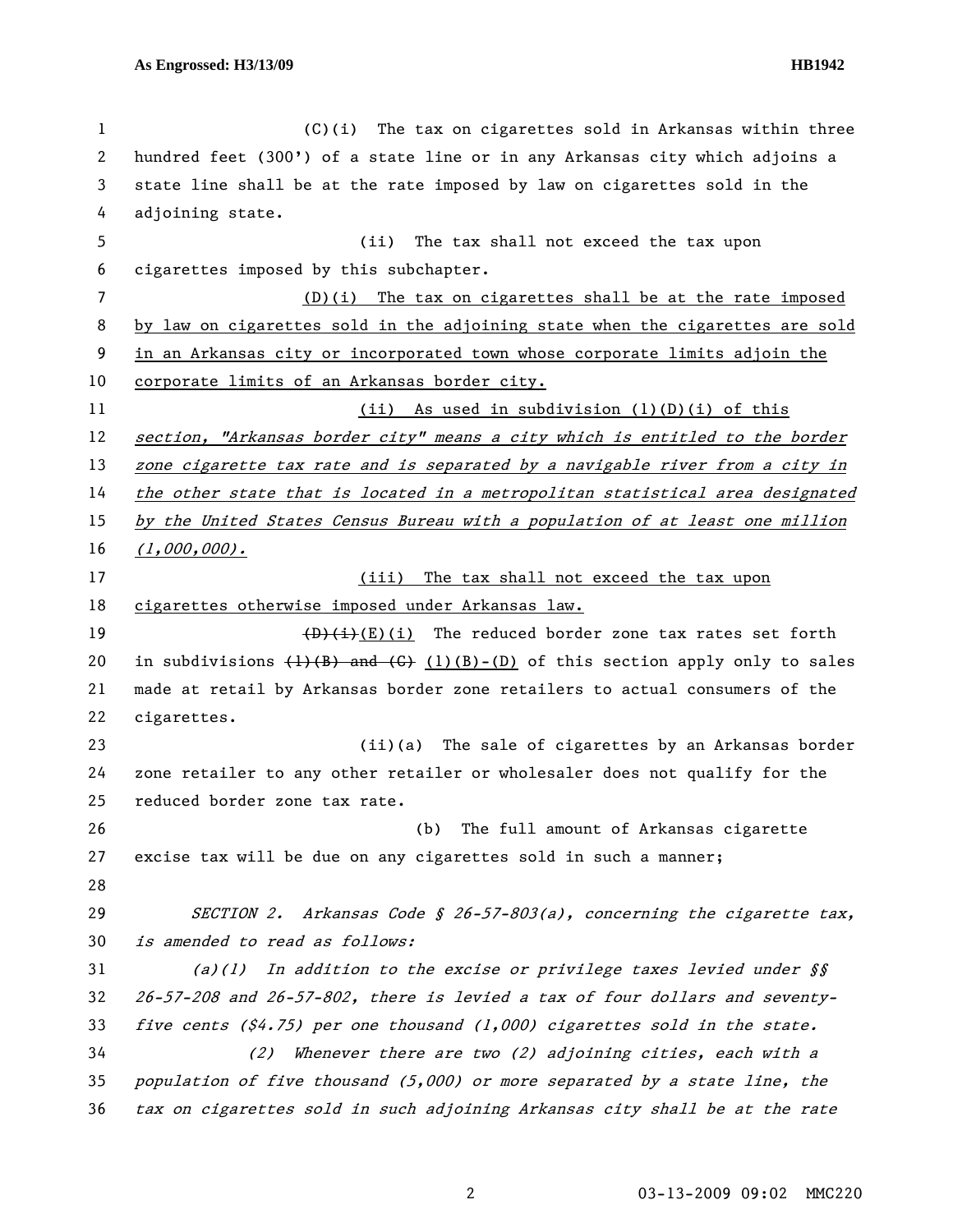## **As Engrossed: H3/13/09 HB1942**

1 imposed by law on cigarettes sold in the adjoining city outside of Arkansas 2 plus the fifty cents (50¢) per one thousand (1,000) cigarettes presently 3 imposed by § 26-57-802. The tax shall not exceed the tax upon cigarettes 4 imposed by this subchapter. 5 (3) The tax on cigarettes sold in Arkansas within three hundred 6 feet (300') of a state line, in any Arkansas city which adjoins a state line, 7 or in any city which is separated only by a navigable river from a city which 8 adjoins a state line shall be at the rate imposed by law on cigarettes sold 9 in the adjoining state plus the twenty-five cents (25¢) per one thousand 10 (1,000) cigarettes presently imposed by § 26-57-802. The tax shall not exceed 11 the tax upon cigarettes imposed by this subchapter.  $12$  (4)(A) The tax on cigarettes shall be at the rate imposed by law 13 on cigarettes sold in the adjoining state plus the additional tax levied by § 14 26-57-802 when the cigarettes are sold in an Arkansas city or incorporated 15 town whose corporate limits adjoin the corporate limits of an Arkansas border 16 city. 17 (B) As used in subdivision (a)(4)(A) of this section, 18 "Arkansas border city" means a city which is entitled to the border zone 19 cigarette tax rate and is separated by a navigable river from a city in the 20 other state that is located in a metropolitan statistical area designated by 21 the United States Census Bureau with a population of at least one million 22 (1,000,000). 23 (C) The tax shall not exceed the tax upon cigarettes 24 otherwise imposed under Arkansas law. 25 26 SECTION 3. Arkansas Code § 26-57-804(b), concerning an additional tax 27 on cigarettes, is amended to read as follows: 28 (b)(1)(A) Whenever there are two (2) adjoining cities each with a 29 population of five thousand (5,000) or more separated by a state line, the 30 tax on cigarettes sold in the adjoining Arkansas city shall be at the rate 31 imposed by law on cigarettes sold in the adjoining city outside Arkansas. 32 (B) The tax shall not exceed the tax upon cigarettes 33 imposed by Arkansas law. 34 (2)(A) The tax on cigarettes sold in Arkansas within three 35 hundred feet (300') of a state line in any Arkansas city that adjoins a state 36 line or in any city that is separated only by a navigable river from a city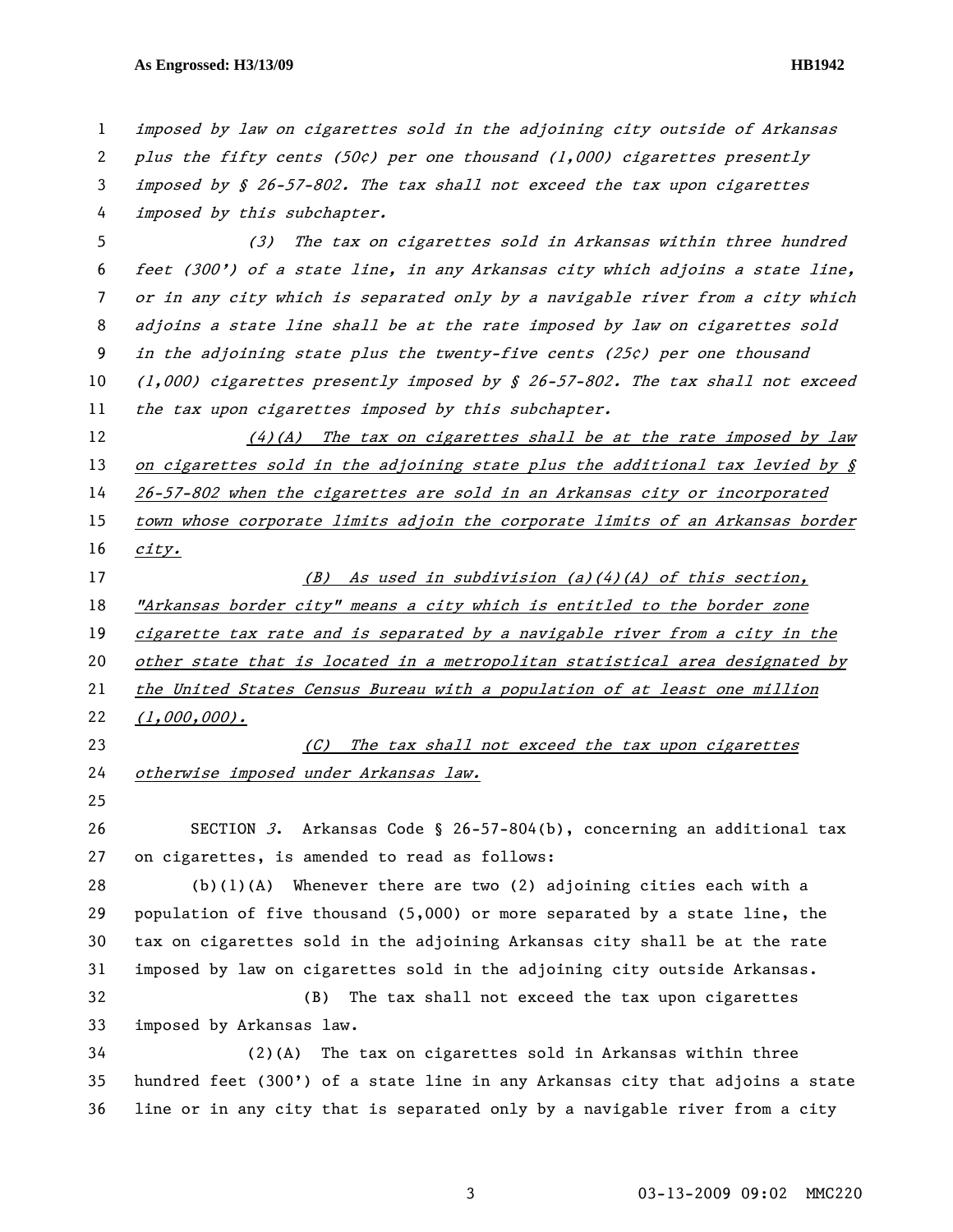| $\mathbf{1}$   | that adjoins a state line shall be at the rate imposed by law on cigarettes                        |
|----------------|----------------------------------------------------------------------------------------------------|
| 2              | sold in the adjoining state.                                                                       |
| 3              | The tax shall not exceed the tax upon cigarettes<br>(B)                                            |
| 4              | imposed by Arkansas law.                                                                           |
| 5              | $(3)(A)$ The tax on cigarettes shall be at the rate imposed by law                                 |
| 6              | on cigarettes sold in the adjoining state if the cigarettes are sold in an                         |
| $\overline{7}$ | Arkansas city or incorporated town whose corporate limits adjoin the                               |
| 8              | corporate limits of an Arkansas border city.                                                       |
| 9              | (B) As used in subdivision (b)(3)(A) of this section,                                              |
| 10             | "Arkansas border city" means a city which is entitled to the border zone                           |
| 11             | cigarette tax rate and is separated by a navigable river from a city in the                        |
| 12             | other state that is located in a metropolitan statistical area designated by                       |
| 13             | the United States Census Bureau with a population of at least one million                          |
| 14             | $(1,000,000)$ .                                                                                    |
| 15             | (C)<br>The tax shall not exceed the tax upon cigarettes                                            |
| 16             | otherwise imposed under Arkansas law.                                                              |
| 17             | $(3)$ (A)(4)(A) A wholesaler or retailer shall not sell cigarettes                                 |
| 18             | to a retailer located outside a border zone described in subdivisions $\{\flat\}$ $\{\downarrow\}$ |
| 19             | $\frac{and (2)}{b}$ (b)(1)-(3) of this section unless the full amount of tax levied by             |
| 20             | this section and $\S$ 26-57-208, 26-57-802, 26-57-803, and 26-57-1101 without                      |
| 21             | regard to any reduced border zone rate has been paid as evidenced by                               |
| 22             | cigarette stamps affixed to each container of cigarettes.                                          |
| 23             | (B) A retailer located outside a border zone described in                                          |
| 24             | subdivisions $(b)(1)$ and $(2)$ $(b)(1)-(3)$ of this section shall not possess or                  |
| 25             | offer for sale cigarettes unless the full amount of tax levied by this                             |
| 26             | section and §§ 26-57-208, 26-57-802, 26-57-803, and 26-57-1101 without regard                      |
| 27             | to any reduced border zone rate has been paid as evidenced by cigarette                            |
| 28             | stamps affixed to each container of cigarettes.                                                    |
| 29             | A violation of this subdivision $(b)(3)$ (b)(4) shall be<br>(C)                                    |
| 30             | grounds for the suspension or revocation of a permit or license issued by the                      |
| 31             | Director of the Arkansas Tobacco Control Board.                                                    |
| 32             |                                                                                                    |
| 33             | SECTION 4. Arkansas Code § 26-57-806(b)(3), of Acts 2009, No. 180, § 4                             |
| 34             | concerning an additional tax on cigarettes, is amended to read as follows:                         |
| 35             | The tax on cigarettes sold in any Arkansas city or<br>(3)(A)                                       |
| 36             | incorporated town whose corporate limits adjoin the corporate limits of an                         |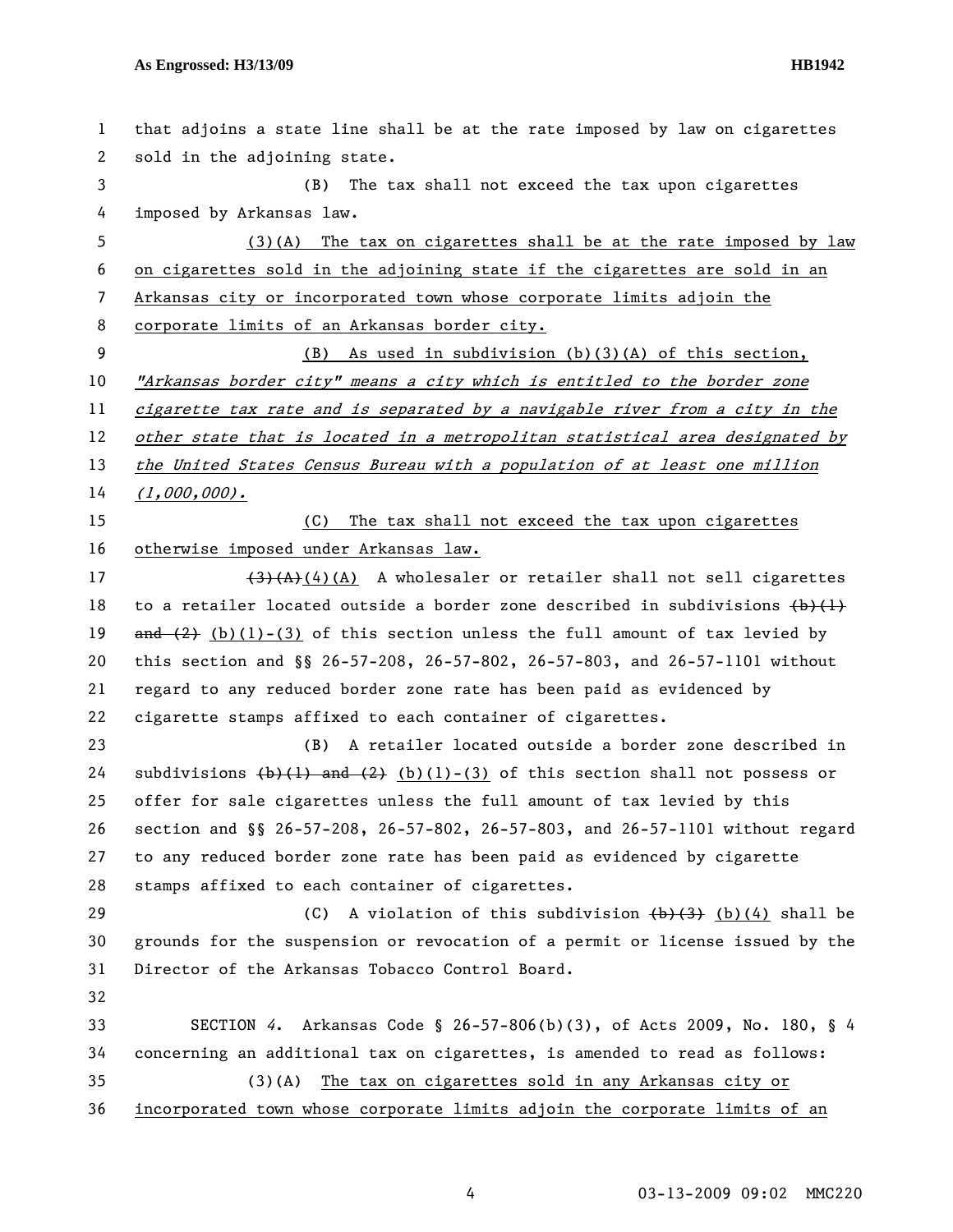**As Engrossed: H3/13/09 HB1942** 

| $\mathbf{1}$ | Arkansas border city shall be at the rate imposed by law on cigarettes sold     |
|--------------|---------------------------------------------------------------------------------|
| 2            | in the adjoining state.                                                         |
| 3            | (B) As used in subdivision (a)(3)(A) of this section,                           |
| 4            | "Arkansas border city" means a city which is entitled to the border zone        |
| 5            | cigarette tax rate and is separated by a navigable river from the city in the   |
| 6            | other state that is located in a metropolitan statistical area designated by    |
| 7            | the United States Census Bureau with a population of at least one million       |
| 8            | $(1,000,000)$ .                                                                 |
| 9            | The tax shall not exceed the tax upon cigarettes<br>(C)                         |
| 10           | otherwise imposed under Arkansas law.                                           |
| 11           | $(4)$ (A) A wholesaler or retailer shall not sell cigarettes to a               |
| 12           | retailer located outside a border zone described in subdivisions $(b)$ (1) and  |
| 13           | $(2)$ (b)(1)-(3) of this section unless the full amount of tax levied by this   |
| 14           | section and §§ 26-57-208, 26-57-802, 26-57-803, 26-57-804, and 26-57-1101       |
| 15           | without regard to any reduced border zone rate has been paid as evidenced by    |
| 16           | cigarette stamps affixed to each container of cigarettes.                       |
| 17           | (B) A retailer located outside a border zone described in                       |
| 18           | subdivisions $(b)(1)$ and $(2)$ (b)(1)-(3) of this section shall not possess or |
| 19           | offer for sale cigarettes unless the full amount of tax levied by this          |
| 20           | section and §§ 26-57-208, 26-57-802, 26-57-803, 26-57-804, and 26-57-1101       |
| 21           | without regard to any reduced border zone rate has been paid as evidenced by    |
| 22           | cigarette stamps affixed to each container of cigarettes.                       |
| 23           | (C) A violation of this subdivision $(b)$ $(3)$ $(b)$ $(4)$ shall be            |
| 24           | grounds for the suspension or revocation of a permit or license issued by the   |
| 25           | Director of the Arkansas Tobacco Control Board.                                 |
| 26           |                                                                                 |
| 27           | EMERGENCY CLAUSE. It is found and determined by the<br>SECTION 5.               |
| 28           | General Assembly of the State of Arkansas that the tax on cigarettes has been   |
| 29           | drastically increased; that the increase went into effect on March 1, 2009;     |
| 30           | that there are cities that adjoin border cities that are separated by a river   |
| 31           | from a city in an adjoining state; that these border cities are able to sell    |
| 32           | cigarettes at the rate of the adjoining state; and that this creates a          |
| 33           | drastic loss in cigarette sales for the cities that adjoin these border         |
| 34           | cities. Therefore, an emergency is declared to exist and this act being         |
| 35           | immediately necessary for the preservation of the public peace, health, and     |
| 36           | safety shall become effective on:                                               |